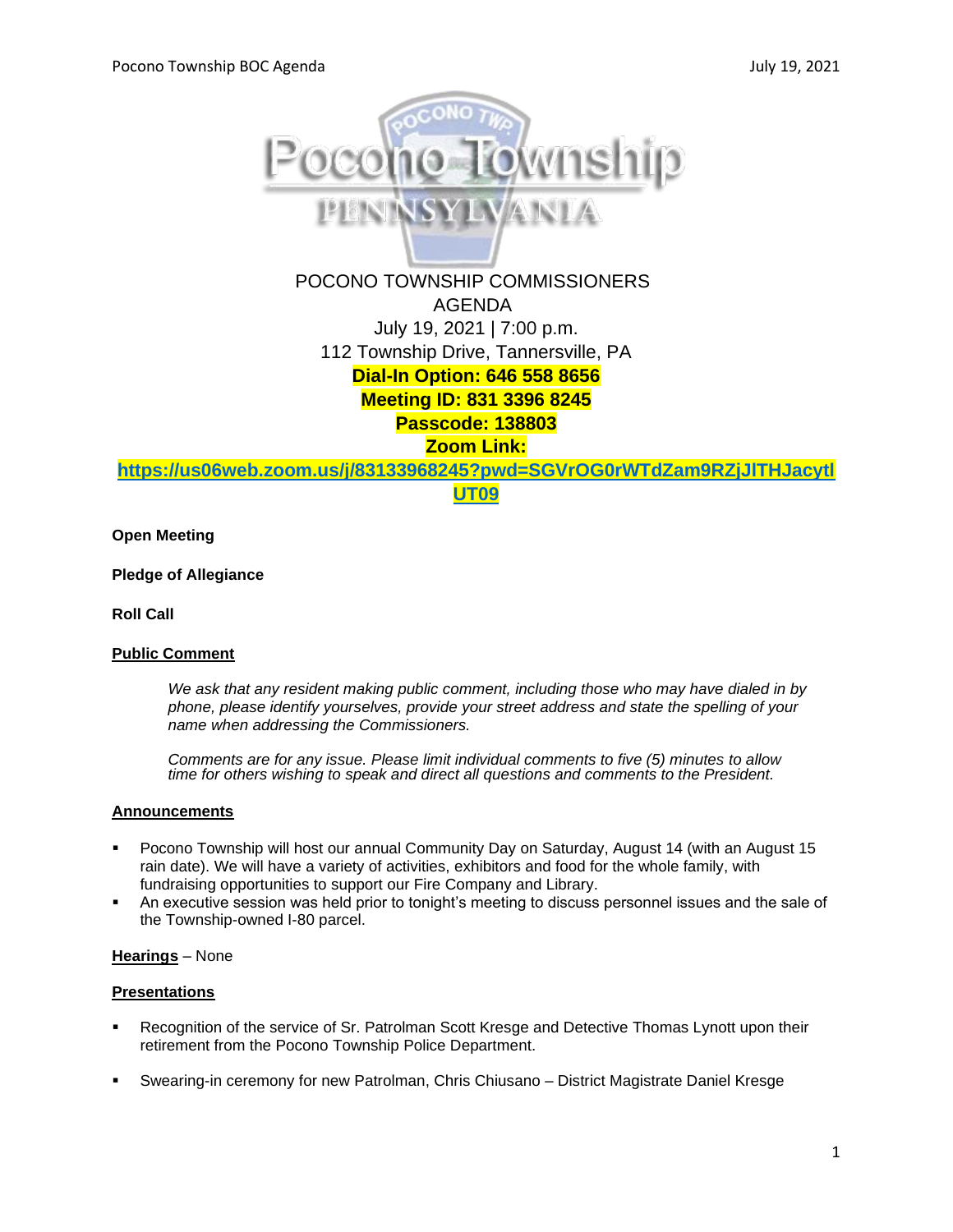## **Resolutions**

Resolution 2021-16 – Motion to pass Resolution 2021-16 approving a supplemental appropriation to the 2021 budget for the purchase of the property located at 114 Alger Avenue, Tannersville, PA. **(Action Item)**

Resolution 2021-17 – Motion to pass Resolution 2021-17 authorizing the submission of a DCED Multimodal Transportation Fund grant application to the Commonwealth Financing Authority for the purpose of infrastructure upgrades to the intersection of SR 611, Pigeon Way and Old Mill Road, and the intersection of Pigeon Way and Learn Road in Pocono Township. **(Action Item)**

## **Consent Agenda**

- Motion to approve a consent agenda including the following items:
	- $\circ$  Old Business comprised of the minutes of the July 6, 2021 regular meeting of the Board of Commissioners.
	- $\circ$  New business comprised of approval of the following financial transactions:
		- Ratification of vouchers payable received through July 15, 2021 in the amount of \$4,343.56.
		- **EXECUTE:** Ratification of gross payroll for pay periods ending July 11, 2021 in the amount of \$108,757.21.
		- Vouchers payable received through July 15, 2021 in the amount of \$228,118.14.
		- Sewer operating fund expenditures through July 15, 2021 in the amount of \$128,564.56.
		- **EXECT** Sewer construction fund expenditures through July 15, 2021 in the amount of \$10,860.74.
		- Approval of a Fire Tax disbursement of \$3,997.44 to the Pocono Township Volunteer Fire Company. **(Action Items)**
		- Motion to approve an interfund transfer of \$192,000 from the Township's General Fund balance to the Township's Capital Reserve Fund for the purchase of the property located at 114 Alger Avenue, Tannersville, PA. **(Action Item)**

# **NEW BUSINESS**

- **1. Personnel**
- Motion to approve a Memorandum of Understanding with the Police Union outlining terms for the temporary appointment of an Acting Chief of Police. **(Action Item)**

## **2. Travel/Training Authorizations** – None

## **Report of the President**

Richard Wielebinski

- Opening of sealed bids and possible bid award for the purchase of the Township-owned I-80 parcel. **(Action Item)**
- Motion to advertise a public hearing for August 2, 2021 to amend the Township's Cable Franchise Agreement Ordinance. **(Action Item)**
- Update COSTARS quote from Miller Sports for the installation of a basketball court at TLC Park. **(Possible Action Item)**

## **Commissioner Comments**

Jerrod Belvin – Vice President

- **Emergency Management Update**
- FEMA Flood Mitigation grant application